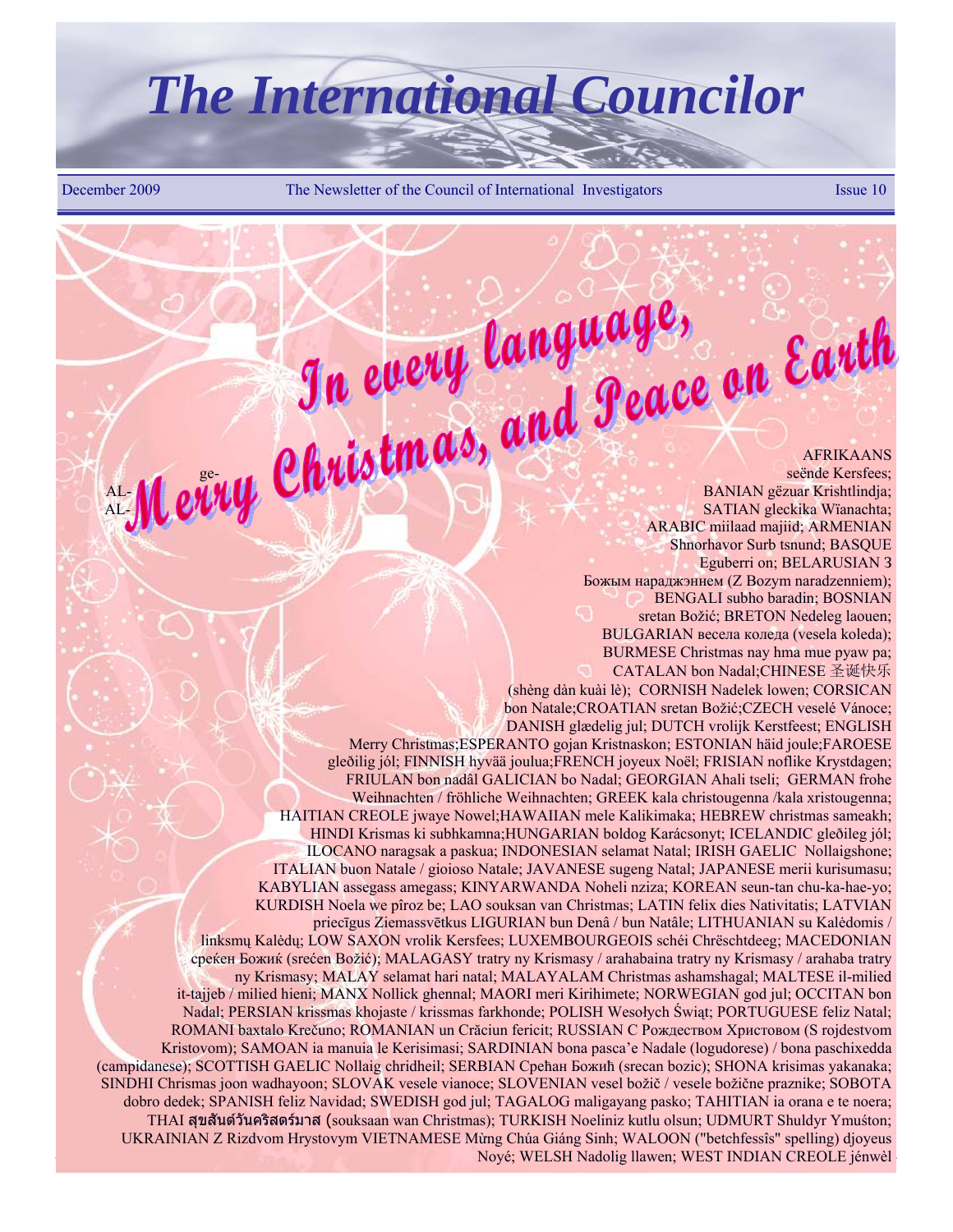### Page 2 December 2009 The International Councilor

### **From the Editor**

2010. What does the next decade hold for us in the investigations industry? Will privacy laws continue to tighten like a noose around our neck until we find ourselves to be so ineffectual that we cannot continue to satisfy our clients?

What new technologies will be developed over the next 10 years that will assist us? Will we be able to use satellite technology to follow and watch our targets?

Will the world of law enforcement suddenly wake up to the huge army of trained and logical assistants that is sitting on their doorstep? Perhaps they will make cameras that allow you to lock in on your subject and automatically keep them centered and in focus (every bosses dream…).

Whatever technology brings us, the true builder of our business is likely to be our relationships that we build with others and the ones that we make with our fellow CII representatives are the most important of all. Cherish them. Support your Board. Volunteer your time and abilities to make the Council even better. Always try to find a CII member in places where you need an investigator. Always be prepared to recognize the expertise of your fellow members and be respectful of what they bring to the table.

Attend the conferences or regional meetings whenever you can—you owe it to your fellow members to get to know them personally and build social relationships with them. I can say without reservation that some of the finest people I have ever met are members of CII and I am grateful to them for their friendship, their huge hearts and souls.

Merry Christmas, everyone. *-Trish Dehmel*



### YOUR FAST SOURGE IN EUROP **since 1978 Detectiv Consulting International GmbH**



### **GI: Insurance Fraud Service**

CEO: Juergen Fritz Hebach (Member of CII WAD BA)

Fon: +49 171 410 74 11 - Fax: +49 30 433 533 1

E-Mail: fritz.cii-berlin@web.de - Internet: www.dci.name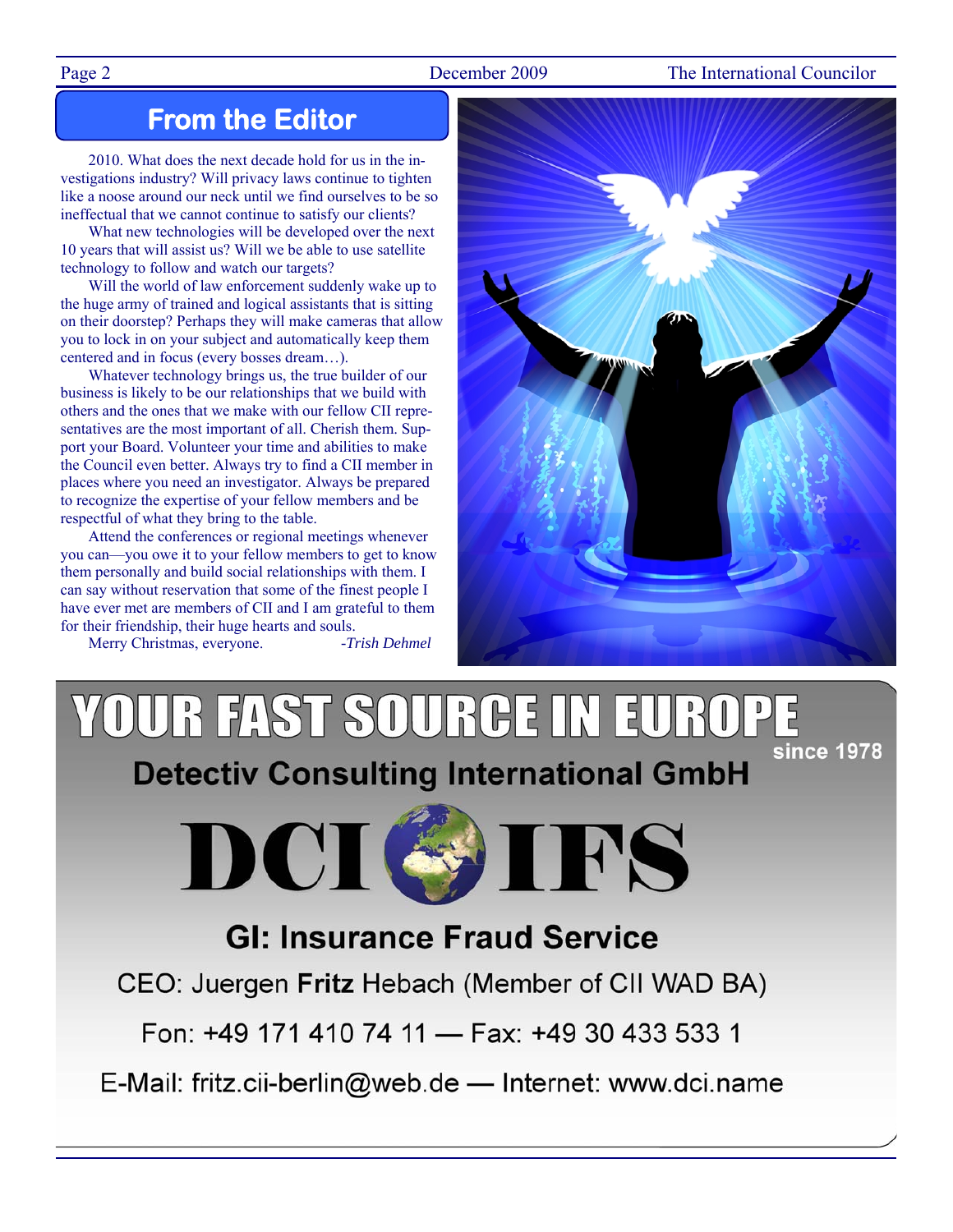### **DVLA data sharing plan raises fears of privacy abuse in EU**

A restricted report has revealed that under new EU data sharing arrangements, motorists' data could be abused by foreign officials.

According to a report obtained by The Register, the personal data belonging to nearly 40 million UK motorists will be available to officials in EU member states.

The government has said the new powers are "fundamental" to tackling serious crime and terrorism. But the restricted report commissioned by the National Policing Improvement Agency (NPIA) revealed that access to the Driver and Vehicle Licensing Agency's (DVLA) data will be uncontrolled.

The arrangements, called the Prüm convention, mean member states can access a motorist's name, address, motoring convictions and some medical information.

The "Issues and Risks" report said: "The UK is aware that this is open to abuse, and that some EU member states are likely to use the Prüm capability for inquiries beyond the defined scope of cross-border crime and counter-terrorism."

Any attempt to block access for trivial reasons is "not practical", the NPIA said, meaning the data could be abused for many years to come. The report has raised concerns that member states could sell the data to commercial interests, such as marketing firms and private investigators.

The NPIA, the police's IT body, is currently implementing the Prüm Convention, which the government signed in June 2007. At first it will grant agencies in Austria, Belgium, France, Germany, Luxembourg, the Netherlands and Spain access to the DVLA database. Eventually the whole of the EU is expected to join, including former Eastern bloc states such as Bulgaria, where official corruption is widespread.

The convention must be implemented by September 2011. It also requires more controlled access to DNA and fingerprint databases.

In turn, the UK will also gain access to other member states' databases.

Dominic Grieve, the shadow justice secretary, said the NPIA report showed ministers had misled the public when they signed the convention.



The CII members that attended the meeting. Back row – Aaron Sivan (Israel); David Sanmartin (Spain); Joel Auribault (France); Jean-Pierre De Cuyper ; Raul Fat (Romania); Front row Jacob Lapid (Israel); Deborah, Jacob's partner; Alan Marr (UK); Host Bernhard Maier (Austria); Pascal Mignot (Switzerland).

### **CII New Applicants**

Kadir Temel Karasu, Istanbul Investiga‐ tions, Istanbul, Turkey +90.212.2935061

Adrian Bendall-Charles JLA Security Co Ltd Division of Joseph Lee & Associates of Hong Kong 852.2721.1366 adriancharles@josephlee.com





### **FEEL SECURE ABOUT** YOUR EUROPEAN INFORMATION

If your clients do business in Europe, they might ask you: How big is this company really? Do they have sufficient funds? Can I trust them with my merchandise? The need for trustworthy information doesn't stop at the border.

ISIS Europe - a cooperation of well-established investigators in 12 countries - can help you get answers. With our local knowledge and experience, we respond quick and thoroughly to your inquiries. So you can offer your clients the answers they need.

Visit us at www.feelsecure.eu.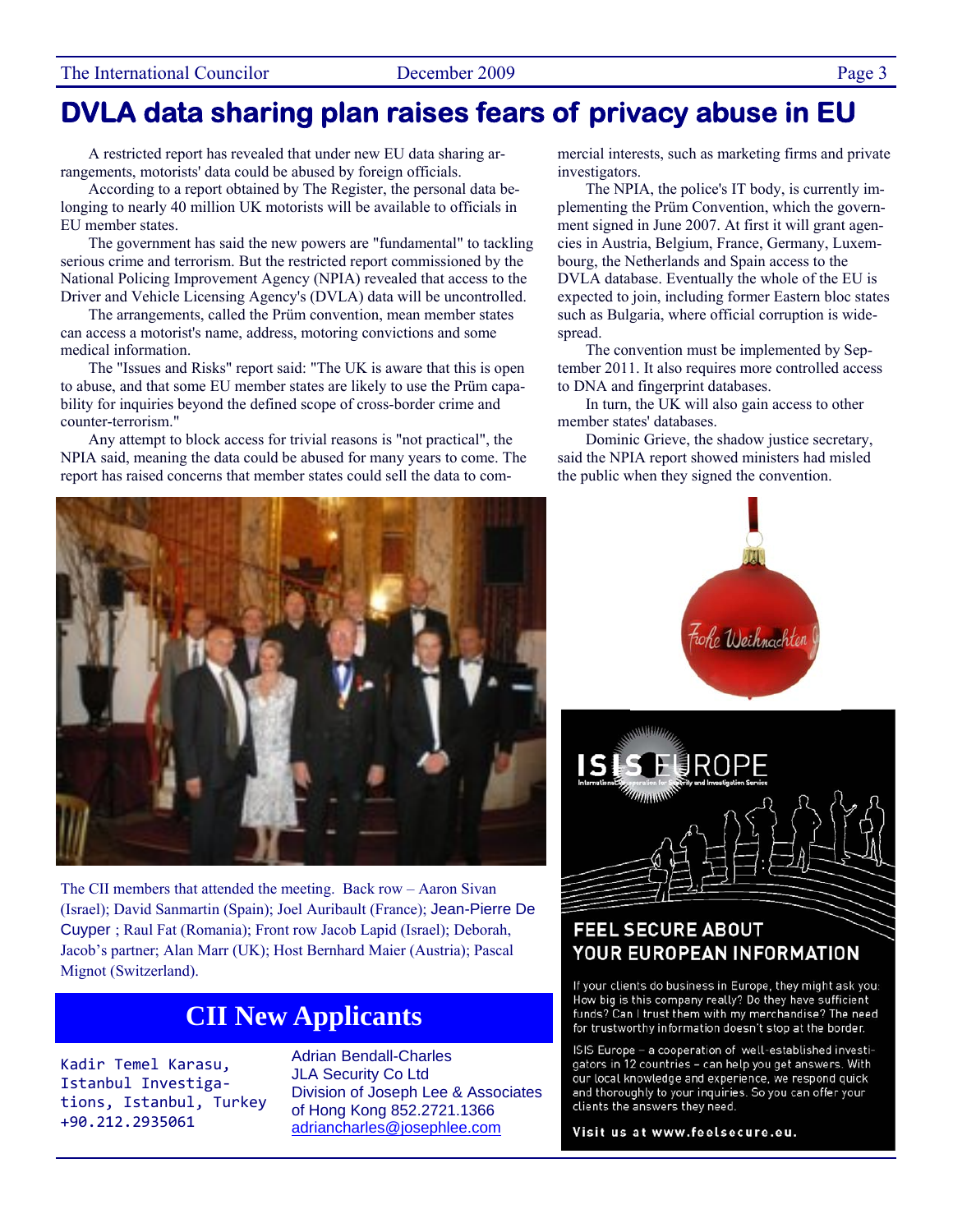## **FIFA World Cup 2010 and Crime in South Africa**

*By Peter Grant* 

**Republic of South Africa (RSA) Population: 46.9 Million Area: 1,219,912 sq km GDP: US\$255Billion** 

### **INTRODUCTION**

The FIFA Soccer World Cup tournament will be played between 11 June and 11 July 2010 at ten stadiums in nine cities across The Republic of South Africa (RSA). For more information go to; http:// www.sa2010.gov.za/.

South Africa is often referred to as one of the most crime ridden countries of the world and from time to time Johannesburg is given the title of "murder capital of the world". An exaggeration if comparison is made with Ciudad Juarez in Mexico.

This said, crime is a problem in South Africa and it is a problem that residents have to live with and adapt to. The prevalence of crime as reported in the media will most certainly come as a culture shock to foreign visitors.

There is a large population of illegal immigrants in RSA, which the authorities have difficulty in dealing with, due to the restraints of the Constitution, confusion over the definition of refugee status and interference by self professed "human rights" and charitable organisations.

As a result there are literally colonies of Chinese, Vietnamese, Zimbabweans, Angolans, Mozambicans and Nigerians in various parts of the country and particularly in the Cape Town area there are Somalis and various Farsi and Pushtu speaking Islamic enclaves. The majority of these people cannot find gainful employment and take to a life of crime. From time to time the black South Africans, who are very xenophobic, get fed up with being preyed upon and a public affray takes place aimed at foreigners.

An offshoot of the above is organised crime insomuch as the organisers are either illegal immigrants or they were not properly vetted before entering the country. There are cartels of the following nationalities; Chinese, Italians, Thaïs, Vietnamese, Zimbabweans, Mozambicans, Nigerians, Somalis, and Pakistanis involved in gambling, drugs manufacture and trafficking, people trafficking, prostitution, illegal trade in marine and wild life products, illegal trade in human body parts, fraud, kidnapping, cash heists, and receiving stolen property. A great many illegal immigrants are "employed" by organised crime.

For this paper I will list what I consider the relevant crimes. But ALL crime to some degree or another could well affect visitors from around the world for the FIFA World Cup 2010. I am not providing figures on crime trends or statistics. For the official crime statistics in South Africa go to; http://www.issafrica.org/index.php? ink id=24&slink id=2489&link type=12&slink type=12&tm pl  $id=3$ 

### **GENERAL**

In general terms the centres where World Cup matches are due to be played will attract prostitutes, pimps, drug pedlars, and criminals not only from other parts of South Africa but, due to the porous state of our borders, also from Zimbabwe, Mozambique, Botswana and farther afield such as Nigeria.

Despite assurances to the contrary, the SAPS (South African Police Service) "master plan" may not cope with the anticipated influx of criminals as well as about half a million visitors. They are under strength and for additional manpower they may have to draw heavily on Police Reservists and in all probability they will strip classes out of the Police Training Colleges.

Morale in the SAPS is not good. The Ex SAPS National Commissioner Jacob Sello 'Jackie' Selebi is currently on trial for many counts of corruption and defeating the ends of justice. Serving white officers are resentful as they are being jumped for promotion by juniors who have little or no qualifications other than party loyalty, or the correct ethnic background. There is distrust of Asiatics by other races and amongst the Africans there are strong divisions and distrust on tribal and clan lines. Add to this that the men will be working twelve hour shifts with limited rest days which, as the event progresses could lead to heavier than usual absenteeism due to sickness.

Notably, private security companies are now boosting their manpower in Event Management and other general security products.

### **CRIMES OF VIOLENCE**

Continued on page 5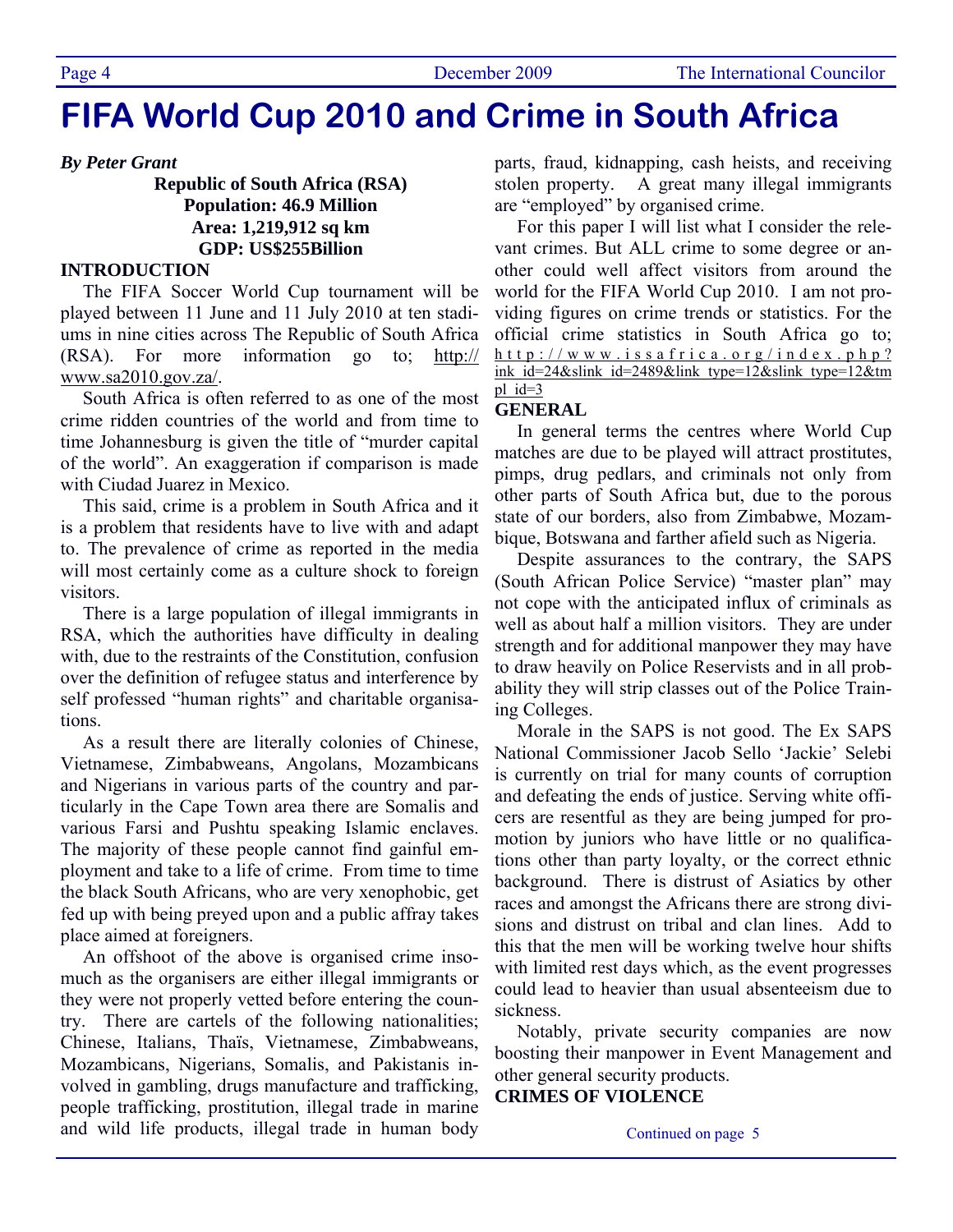### **FIFA World Cup 2010 and Crime in South Africa**

#### Continued from page 4

Generally speaking most murders that occur are black on black, but there has been a disturbing trend lately for excessive violence to be used during the commission of less serious crimes. There are far too many illegal firearms in circulation and they are readily obtainable if one has the right connections. The sources are weaponry stolen from/lost by RSA citizens, the armed forces and the SAPS; as well as weaponry smuggled in from Zimbabwe and Mozambique.

In the cities where the match venues will be held the expectation is that there will be a lot more money floating around resulting in improved cash takings in shops, bars, clubs and so forth. This will mean more cash in transit to the banks, ergo more cash in transit heists?

#### **CASH IN TRANSIT**

Cash in Transit (CIT) heists are generally very bloody and violent affairs and in this respect there are indications that some heists have been carried out by members of the Zimbabwean National Army who have used their Army issue weaponry and then returned to Zimbabwe with the loot. In general however, heists are the work of well organised gangs run by syndicates and carried out with ruthless efficiency.

A sinister development from CIT heists are shopping centre/mall robberies which are carried out with the same degree of organisation and ruthlessness and a complete disregard for casualties amongst by-standers. **RESIDENTIAL** 

There is an increase in house robbery as opposed to housebreakings. Now these tend to occur when the occupants of the house are awake. Simplistically the complainant opens the front door in response to a knock only to find them selves staring down the barrel of a gun. In a recent case a housewife opened the front door and got a face full of pepper spray. Resistance to these attacks can result in serious consequences. There have been cases where occupants of houses have been tortured to reveal the whereabouts of firearms, cash, safe, or vehicle keys.

Similarly more and more housebreakers are carrying guns and/or knives by day and by night which they will not hesitate to use if they are disturbed during the course of the breaking.

### **VEHICLE HI - JACKS**

Vehicle hi-jacks are a daily occurrence in the larger centres and can be accompanied by senseless violence and murder. Volumes have been written about this crime, but the nuts and bolts are that unless a person drives extremely defensively and refrains from driving a model car that is popular with hi-jackers, anyone can end up as a hijack victim.

#### **SMASH AND GRAB**

Allied to hijackings are vehicle smash and grab attacks, where the window of a stationary vehicle is smashed so that the criminal can steal handbags, laptops, mobile phones or any other attractive items from the car seats. In some of these cases the complainant has suffered serious injuries trying to protect his or her property.

### **STREET VIOLENCE**

Victims of street muggings (robberies) are often confronted and sometimes stabbed by knife wielding criminals some of whom are as young as nine or ten. The use of such young criminals by "Fagans" has been prompted by the law's failure to mete out appropriate punishment to the so called "street children" and the activities of "bleeding heart" organisations who maintain that the offender is "more sinned against than sinner."

### **SOCCER VIOLENCE**

A word needs to be said here concerning organised soccer violence, which seems to be endemic in some areas of Europe. It is a phenomenon which is uncommon in South Africa although it does occur from time to time. There is a general feeling that should there be an outbreak of this brand of soccer violence between groups of fans/supporters then the SAPS would deal with it as a riot and use of rubber bullets, tear gas, police dogs, the lot!

### **THEFT**

Thefts can and do occur at any time and any place. Favoured items are mobile phones, lap-tops, i-Pods, other electronic goods, cash, jewellery, bank and credit cards. Thefts occur from leaving accommodation unlocked, leaving one's property unattended, items of value left in plain view in parked motor vehicles, or being the victim of a pick-pocket.